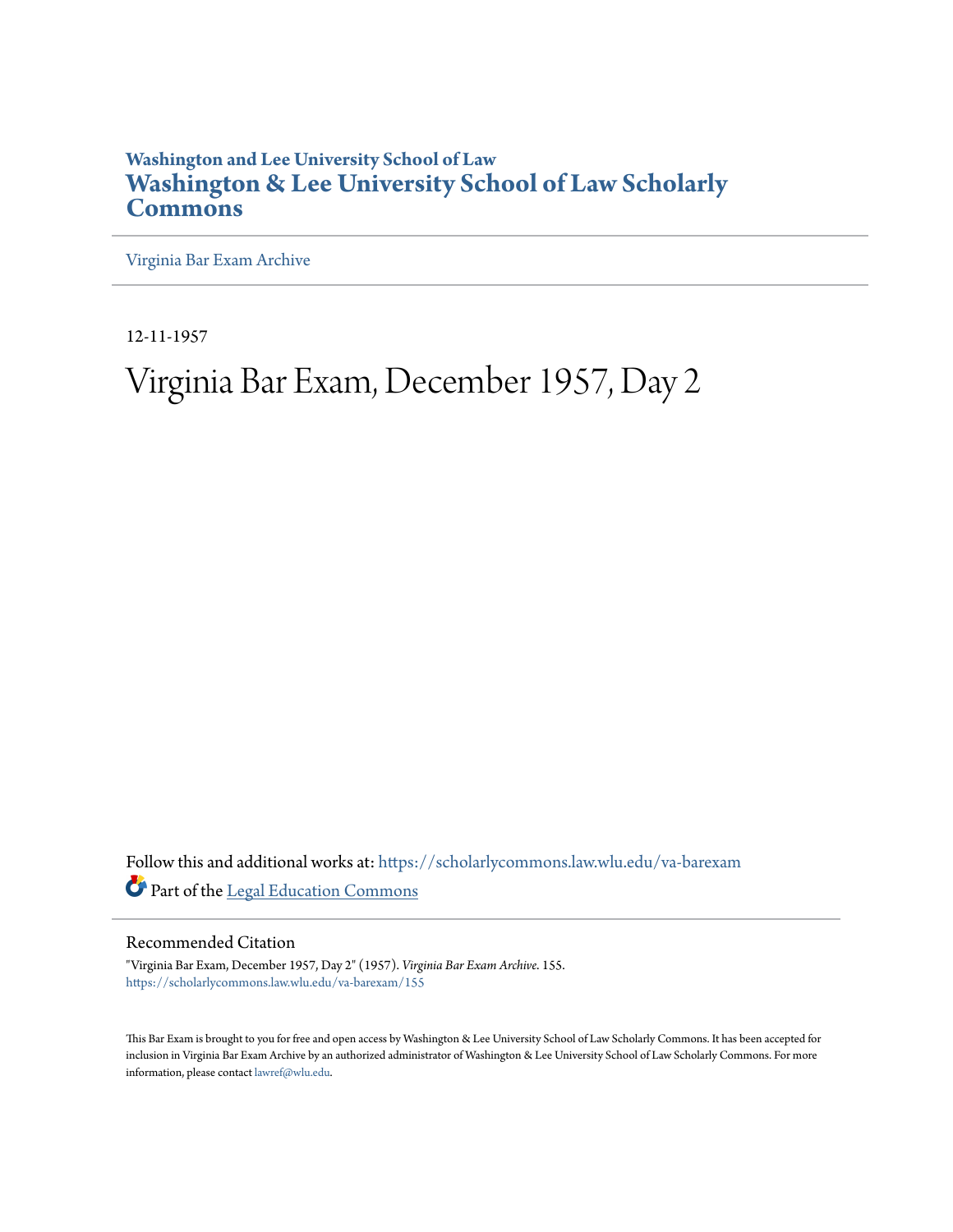### SECOND DAY SECOND SECOND SECOND SECOND SECOND SECOND SECOND SECOND SECOND SECOND SECOND SECOND SECOND SECOND SECOND SECOND SECOND SECOND SECOND SECOND SECOND SECOND SECOND SECOND SECOND SECOND SECOND SECOND SECOND SECOND S

VIRGINIA BOARD OF BAR EXAMINERS Richmond, Virginia, December 10-11, 1957

#### QUESTIONS

1. Amos Sharp of Richmond, Virginia, doing business as a real estate broker, had a client named Dr. C. c. Cook, who desired to purchase a home in the City of Richmond. Ben Blue, another real estate broker in Richmond, had a home for sale in the City of Richmond known as "Red Gables." Sharp and Blue agreed orally to pool their efforts and to divide the commission if a sale to Dr. Cook could be effected. As a result of their joint efforts, and after a considerable period of time, "Red Gables" was sold on June 14, 1956 to Dr. Cook for  $$40,000$ . After the sale, Sharp made demand on Blue for one-half of the<br>5% commission on the sale of the property to Dr. Cook. Blue 5% commission on the sale of the property to Dr. Cook. replied in writing to Sharp and stated that if any agreement had been made about commissions that it had long since expired and that the sale of "Red Gables" was in fact made through Bluets unaided efforts.

On November *5,* 1956, Sharp, through his attorney, filed a Bill in Equity in the Chancery Court of the City of Richmond to compel a division of the commissions. on March 20, 1957, Sharp filed a Motion for Judgment against Blue in the Law and Equity Court of the City of Richmond. The Motion for Judgment alleged the same state of facts to sustain a recovery as was set forth in the Bill in Equity.

On October 15, 1957, the defendant Blue, after due notice to the plaintiff, appeared in the Chancery cause and moved that the plaintiff be required to forthwith elect which proceeding he would prosecute.

How should the Court rule on the motion?

2. Brooks recovered and docketed a judgment against Clark for \$10,000 for malicious prosecution. Execution thereon, properly issued and returnable July 1, 1957, went into the hands of the sheriff on May 1, 1957. Clark owned a house and lot in the county worth \$2,000, a lot of office furniture worth \$1,500, and had a savings account in National Bank amounting to *\$5,ooo.* Clark, after the docketing of the judgment, on May 3rd filed a homestead deed claiming the real estate as exempt from the judgment. On the same day, he also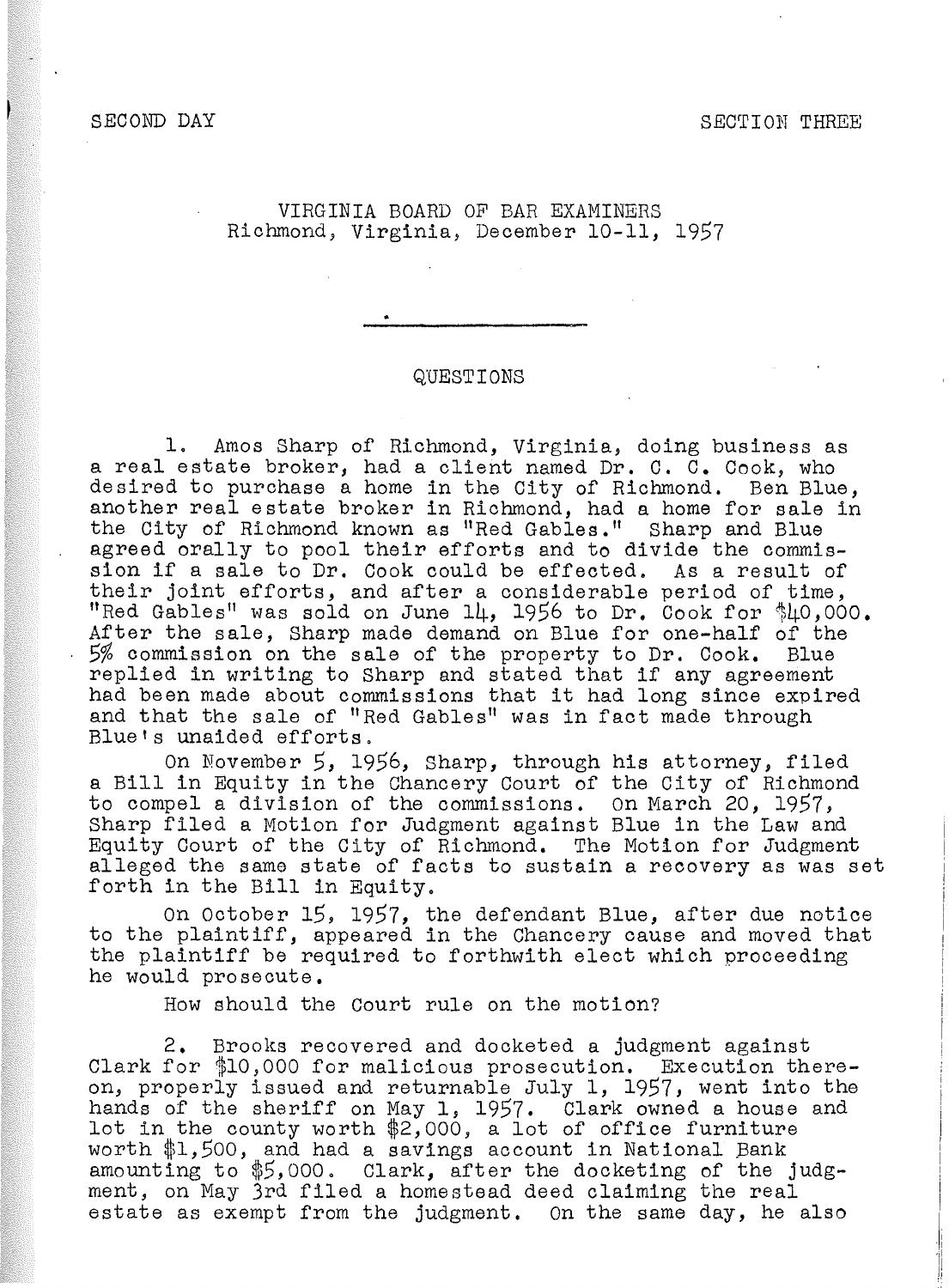the less of lite fundance to his partner in consideration of a preexisting debt. On June 15th you are consulted and asked whether this property is liable for the payment of the judgment, and if so, how it may be subjected.

How would you advise (a) with reference to the real estate, (b) the office furniture, and (c) the money in bank?

3. Mrs. Smith, wife of James Smith, while driving her husband's car, negligently threw a lighted match on the back seat causing the car to ignite and burn to a total loss. Smith, the owner of the car, had effected fire insurance thereon which he collected from the Insurance Company. Thereupon, the Insurance Company sued Mrs. Smith for the amount which it had paid to Smith.

Can it successfully maintain this action?

4. John Jones owned a farm in Albemarle County. He died in 1947 intestate and a widower, leaving two children, Mary Jones and William Jones. The estate of John Jones was duly administered, and all debts and taxes were paid. In 1949 William Jones, married and then age 18, was managing the farm and supporting his unmarried sister Mary, then age 25, who, having been adjudicated mentally incompetent but not having been committed, was living on the farm with her younger brother. During that year in order to buy certain farm equipment, William Jones borrowed \$10,000 from the First National Bank. The Bank, through its counsel, had the Circuit Court of Albemarle County, after due notice, appoint a committee for the estate of Mary Jones, incompetent. In a separate proceeding the Bank also had a guardian appointed for William Jones. Both the committee of Mary Jones and the guardian of William Jones posted the required bond and thereafter executed a deed of trust on the farm to secure the payment of the \$10,000 note. William Jonest wife Clarissa did not join in the execution of the note but did execute the deed of trust. In 1950, the note being in default, the Trustee under the deed of trust, after proper demand and advertisement as prescribed in the deed of trust, sold the farm at a foreclosure sale at which Gibbs purchased the property for a fair price.

Can the Trustee convey good title to Gibbs?

*5.* A, B and C decide to undertake a real estate development as partners. No written partnership agreement was prepared, but the three partners agreed between themselves that they would each put up \$2,000 to purchase a tract of land for \$6,000. The deed to the property was taken in their three individual names as grantees without any reference to the partnership. It was treated by the three as a partnership asset. Improvements were made upon the land and taxes were Improvements were made upon the land and taxes were paid out of the partnership funds. The First National Bank had advanced them funds from time to time and was thoroughly familiar with their project and the partnership arrangement.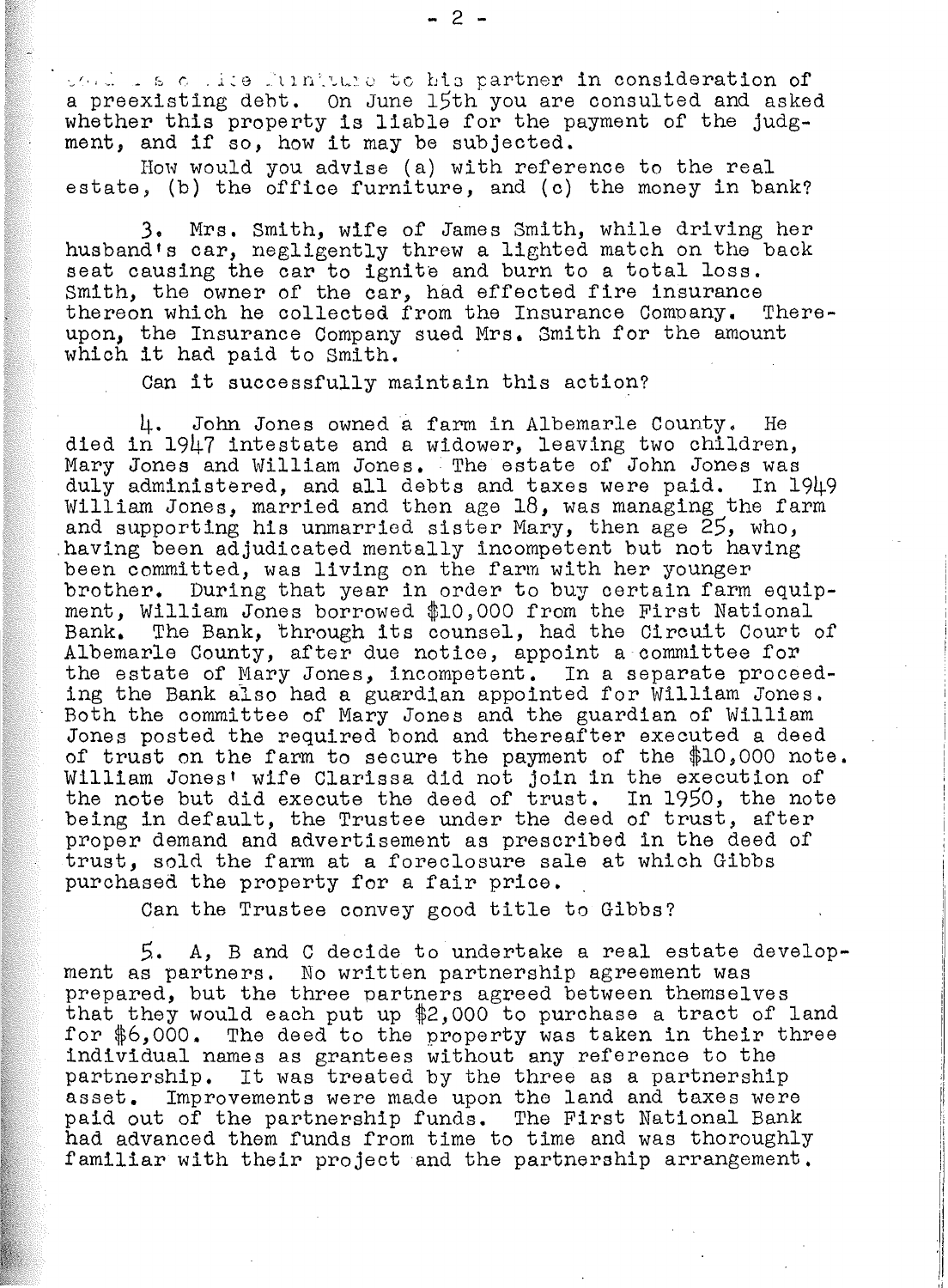being in need of personal funds, borrowed \$2,000 from the Bank for his personal use and gave the Bank a deed of trust on his undivided one-third interest in the land. This deed of trust was duly recorded. Subsequently, Johnson and Johnson, land surveyors, were employed to draw up a plat for the development, which they did, and for which they submitted a bill which is not paid. Now that the partnership is ready to sell it by the lot, the County triples the· tax rate and A, fearful of the failure of the venture, records a deed claiming his homestead exemption to the extent of  $$2,000$  in the land. The First National Bank and Johnson and Johnson consult you and inquire whether they may each subject the land to the payment of their debts, and if so, whether it may be done free and clear of the homestead exemption.

How should you advise?

6. White, Brown and Green of Richmond, Virginia, were accommodation makers on a promissory note for the Universal Corporation. At the maturity of the note when the holder demanded payment, Universal Corporation was insolvent, White had removed from the State and Brown was compelled to pay the whole note. Brown now asks your advice as to the extent of his rights, if any, against Green.

What would you advise him?

7, John Gotrox, a well-to-do merchant who desired to give away some of his property in order to avoid income and estate taxes, executed and acknowledged a trust indenture on December 1, 1956 by which he declared himself the trustee for his son, William Gotrox, (a) of all the stocks and bonds in his, John Gotrox's portfolio as of January 1, 1957, and (b) of *\$50,000* of \$100,000 then existing in his savings account in the First National Bank, reserving unto himself, John Gotrox, the right to withdraw from the account any amount in excess of \$50,000. A copy of the indenture was delivered to William Gotrox on December *5,* 1956. John Gotrox made a number of sales of various securities for income tax purposes during the month of December, which was his reason for advancing the date for the ascertainment of the securities in his portfolio until January 1, 1957. As of January 1, 1957, the market value of the stocks and bonds in John Gotroxts portfolio amounted to *\$250,000.* On January 2nd, John Gotrox died, leaving a will which recited that all his property was bequeathed to his wife.

What rights, if any, does William Gotrcx have in the portfolio of securities and in the savings account?

9er.

8. *A,* by his last will and testament, devised a shopping center to his wife, B, in trust. By the terms of the trust, B was to receive the income therefrom in her individual capacity during her lifetime, and upon her death the trust was to terminate and the corpus was to pass outright to G, the only child of A and B. Ten years after the creation of the trust, and during its administration, C died intestate, unmarried, and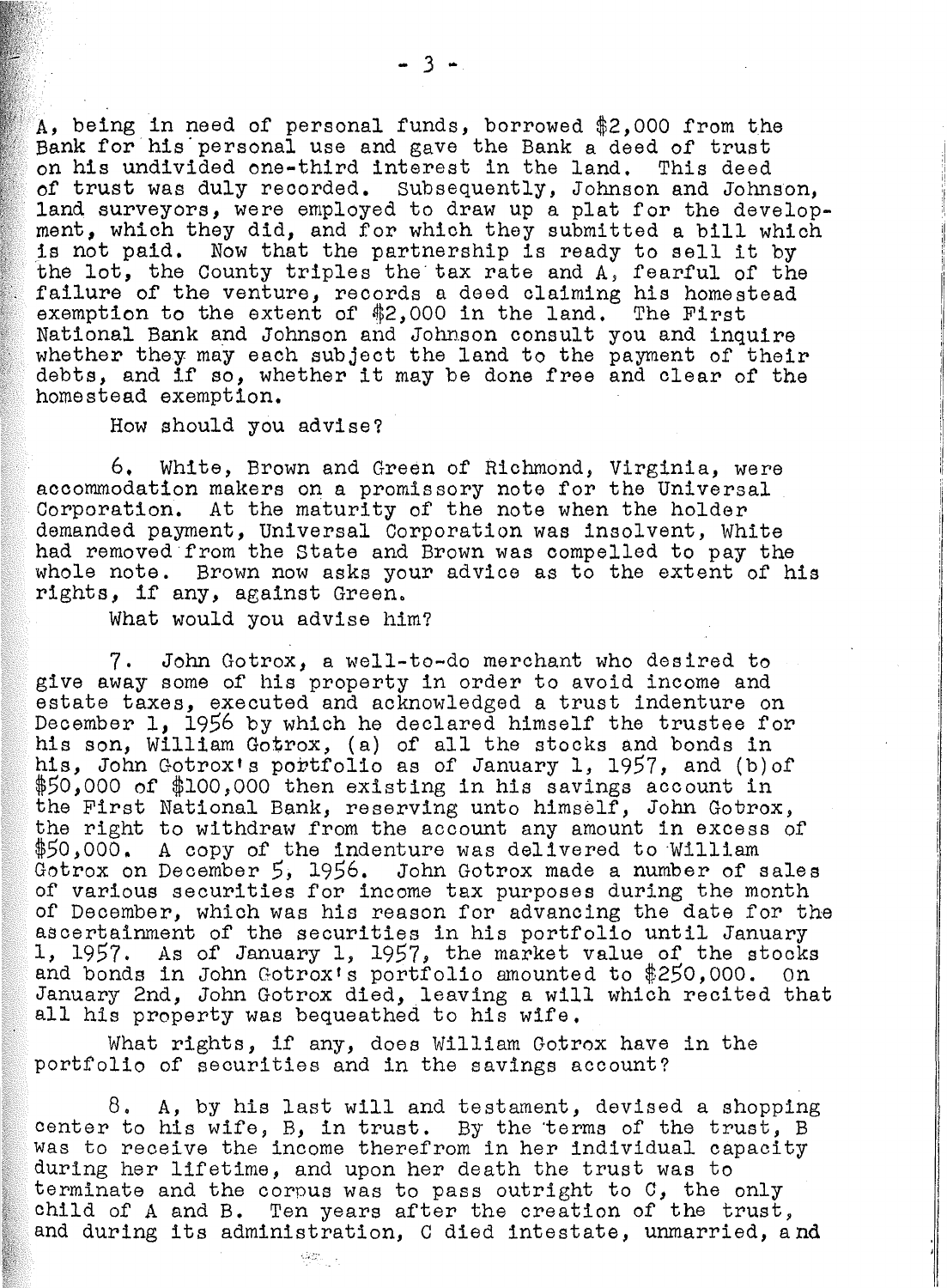without issue. Shortly thereafter B consults you as her attorney, advising that she desires to take a leisurely trip around the world but that the income from the shopping center is totally inadequate to meet her financial requirements, and asks if she may sell the shopping center and spend the proceeds on her trip.

What should you advise?

9. John Wilson died testate, and his will which was duly admitted to probate provided in part that one-half of his adjusted gross estate was to go to the First National Bank in trust for the benefit of his wife, Mary Wilson for life, and that his wife, Mary, should have a general power to appoint by her last will and testament the principal remaining at her death to such person or persons as she chose. In default of the exercise of such power of appointment, the principal remaining at the death of Mary Wilson was to pass to and become a part of a residuary trust created by the will of John Wilson with the First National Bank as Trustee for the benefit of his three children, Charles, Elizabeth and Hilda.

Mary Wilson had a considerable amount of property in her own name which she had inherited from her father. At her death, many years after the death of her husband, she left a will executed subsequent to his death which was duly admitted to probate. By the terms of her will, Mary Wilson bequeathed to her son Charles all of the stock in a certain family corporate business which she had inherited from her father, bequeathed to her daughter Elizabeth the family farm which she had inherited from her father, and bequeathed to her daughter Hilda all the rest and residue of her estate.

To what property in trust or outright are each of the children entitled by virtue of these two wills?

10. A & B Freight Line, Inc., is a common carrier operating a motor freight line between Norfolk and Richmond, Virginia. As required by law, it has obtained a certificate of public convenience and necessity from the state Corporation Commission and its rates have been fixed by the Commission. The Y & Z Trucking Company is not a common carrier but carries freight between the same points by truck on specific contracts. As required by law, Y & Z Trucking Company has obtained a permit from the State Corporation Commission to act as such contract carrier.

§46-2 of the Code provides:

"It shall be unlawful for any person  $*$   $*$   $*$   $*$  to transport any commodity in any territory at a less freight rate than that fixed by the State Corporation Commission for a common carrier for the same commodity in the same territory."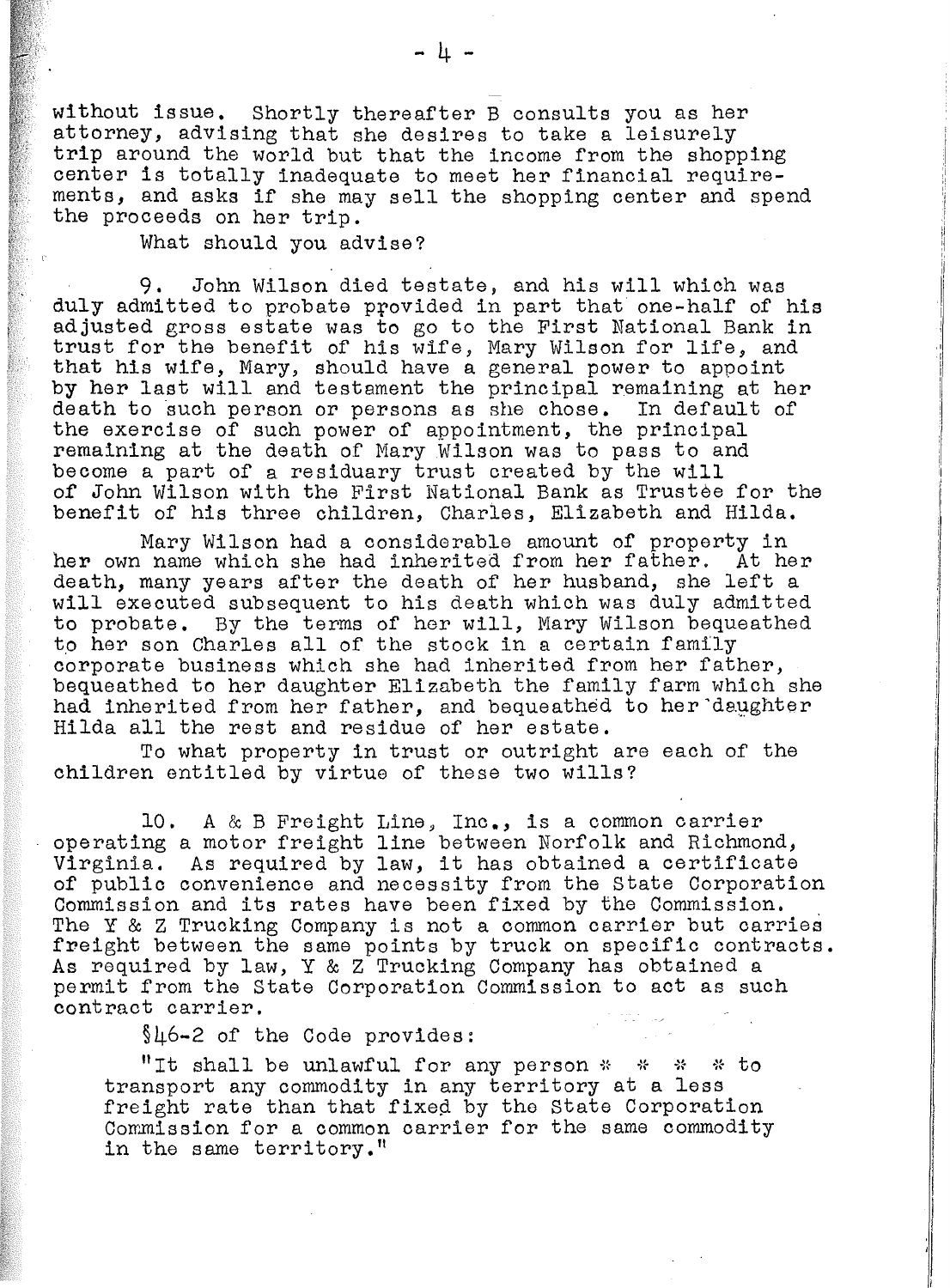§56-297 of the Code empowers the Commission to fine a permit holder who has wilfully violated or failed to observe any laws touching his permit or any of the terms of **his** permit or any of the Commission's proper orders or regulations, and to suspend, revoke or amend such permit for said causes.

Y & Z Trucking Company has been hauling the same type of freight between Norfolk and.Richmond as is generally carried by the A & B Freight Line, Inc., but at a lesser. rate. A & B consult you as their attorney as to whether they can obtain an injunction against Y  $\&$  Z preventing Y  $\&$  Z from hauling at a lesser rate than that provided in the rate schedule of the State Corporation Commission.

How should you advise?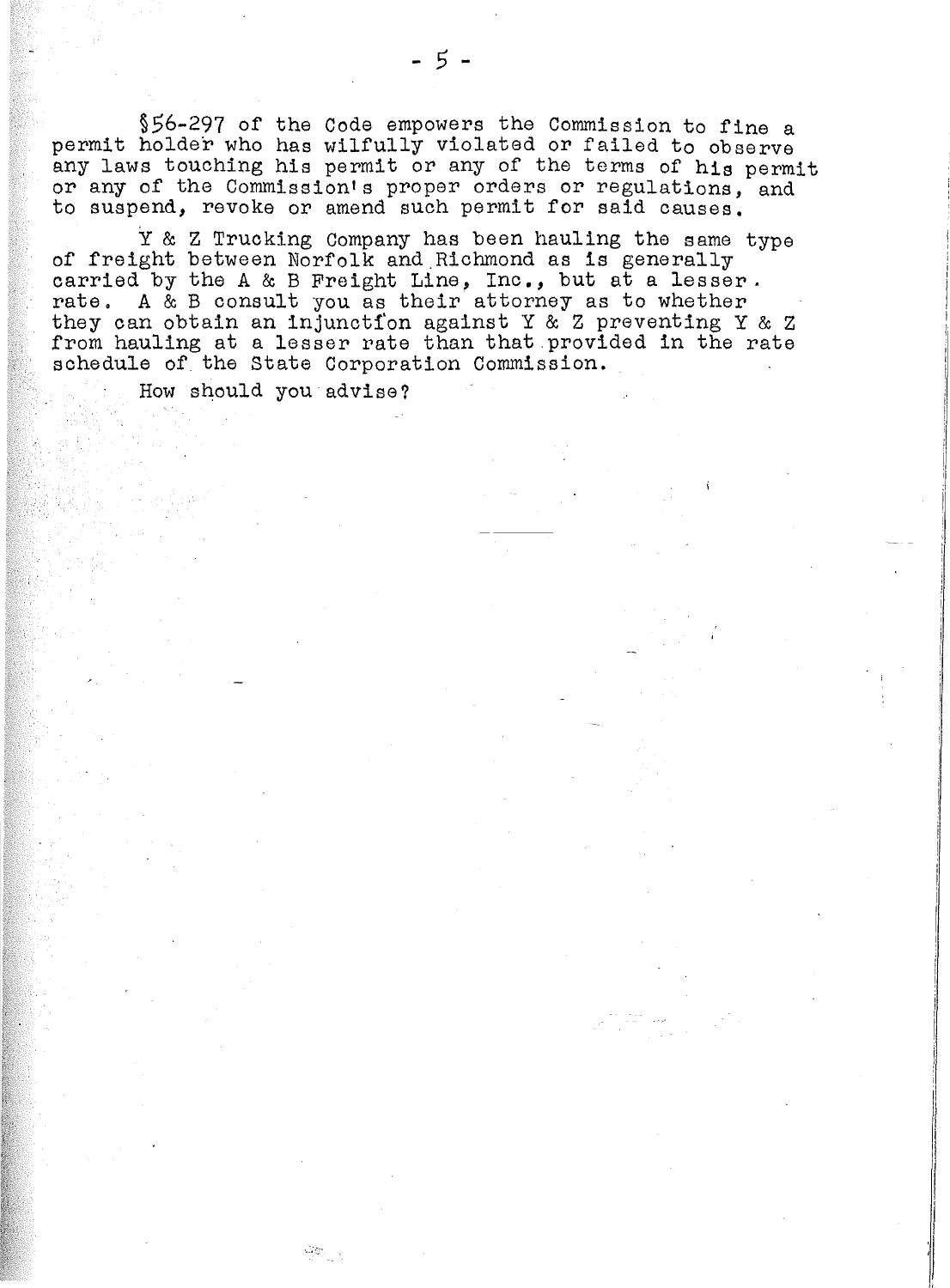SECOND DAY SECTION FOUR

### VIRGINIA BOARD OF BAR EXAMINERS Richmond, Virginia, December 10-11, 1957

#### QUESTIONS

1. A Constitution of one of the states of the Union required all persons who had been licensed as lawyers, doctors, architects, engineers and ministers of the Gospel, in the State, and all persons who should thereafter apply for permission to practice those professions in the State, to take the following loyalty oath:

 $"I$ ,  $'$ , do solemnly swear that I am well acquainted with the terms of the 3rd Section of· the Second Article of the Constitution of the State, and I have carefully considered the same; that I have never, directly or indirectly, done any of the acts in that Section specified; that I will support the Constitution of the State; that I make this oath without any mental reservation er evasion and hold it to be binding upon me."

That Constitution further provided that any person licensed to practice any one or more of those professions in the State who refused to take the oath should lose his license to practice. The Constitution further nrovided that any person who thereafter continued to practice any one or more of those professions without taking the oath should, upon conviction, be punished by a fine and imprisonment, and any person who took the oath falsely should be guilty of perjury. Mr. Script who, prior to the adoption of these provisions of the Constitution, had been licensed by the state as an ordained minister, consults you. He advises you that he believes he had, prior to the adoption of these provisions of the Constitution, violated the duopolion of the 3rd Section of the Second Article and that he is. unwilling to take the oath. He wishes to know whether the State has the right to take away his license as an ordained minister.

· What would you advise?

2. The Supreme Court of Appeals of Virginia was called upon to pass on the constitutionality of an act of the General Assembly of Virginia. The act contained ambiguous language, susceptible of two constructions, one of which would render it valid, and the other unconstitntional.

Which should the Court adopt?

 $\frac{1}{2} \sum_{i=1}^n \frac{1}{2} \sum_{j=1}^n \frac{1}{2} \sum_{j=1}^n \frac{1}{2} \sum_{j=1}^n \frac{1}{2} \sum_{j=1}^n \frac{1}{2} \sum_{j=1}^n \frac{1}{2} \sum_{j=1}^n \frac{1}{2} \sum_{j=1}^n \frac{1}{2} \sum_{j=1}^n \frac{1}{2} \sum_{j=1}^n \frac{1}{2} \sum_{j=1}^n \frac{1}{2} \sum_{j=1}^n \frac{1}{2} \sum_{j=1}^n \frac{1}{2} \sum_{j=$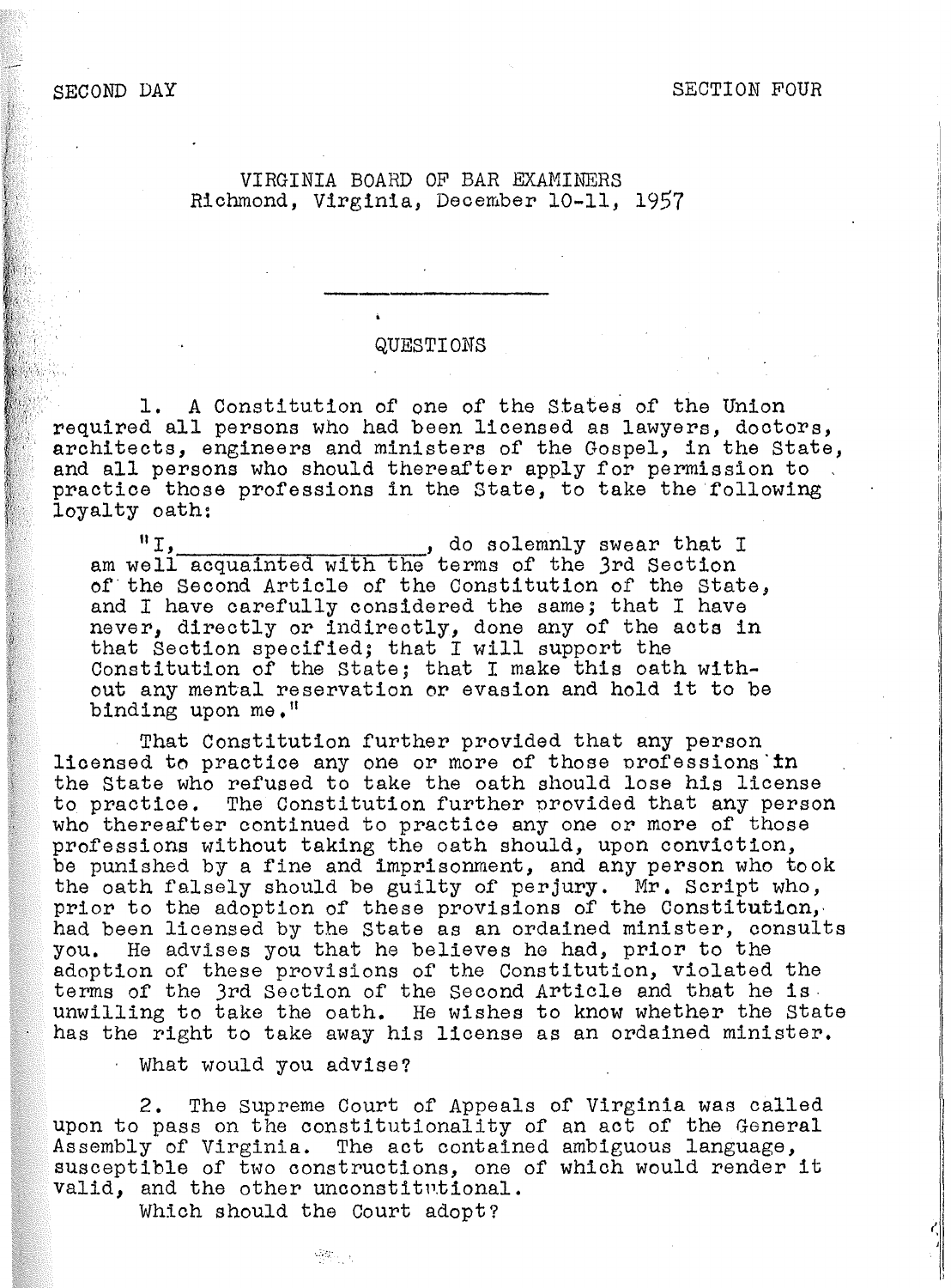3. The White Oak Lumber Corporation, a Virginia corporation; with its principal office in Loudoun County, Virginia, was authorized by its charter to buy and sell timber tracts and to manufacture lumber. There were one hundred stockholders and nine directors. The Red Wood Timber Corporation offered to sell to White Oak Lumber Corporation two thousand acres of hardwood timber situate in the State of Washington. The directors of White Oak, after carefully considering the offer, refused it on the factor carefully considering the offer, refused it on the ground that the timber was.too far removed from its operations to be profitably handled. The President of White Oak was very anxious to purchase the timber, as were a number of the stockholders. A special meeting of the stockholders was duly called and held, and at that meeting three-fourths of the stockholders voted to purchase the tract of timber from Red Wood; and, also, at that meeting the President and Secretary of the corporation were directed by a three-fourths vote of the stockholders to execute on behalf of White Oak the contract proposed by Red Wood. A minority of the stockholders, insisting that the corporation could not profitably operate the timber tract, filed a suit to enjoin the President and Secretary of the corporation from executing the contract on behalf of White Oak.

Should the injunction be granted?

4, Commonwealth Wholesale Corporation, a Vj.rginia. corporation, declared a cash dividend on its common stock. The money with which to pay the dividend was deposited to the credit of the corporation in the Old National Bank in a special dividend account. Before the dividend was actually paid to the stockholders, most of the physical plant of the corporation was destroyed by fire. Because of lack of sufficient insurance to cover the loss, the corporation was unable to resume its operations and it was unable to pay all of its creditors. The affairs of the corporation were placed in the hands of a Receiver. The creditors insisted that they were entitled to the money that had been deposited in the special dividend account, whereas the stockholders claimed that they were entitled to have the dividend paid to them.

Who should prevail?

- 51

. *5.* Adams and Brown stole a Ford automobile with a value of more than *®50* from Carson in the City of Richmond, and thereupon drove it across the City to a private garage still within the corporate limits, where it remained hidden for three days, Four days after the theft, Adams and Brown offered to sell certain parts of the automobile to Dodson, who had had no part in the theft but who became aware of it in his negotiations with Adams and Brown. Not wanting to dismantle the parts from the car at its present location, Adams and Brown attempted to start the car to drive it elsewhere, but upon finding that the battery was dead, requested Dodson to give them a push with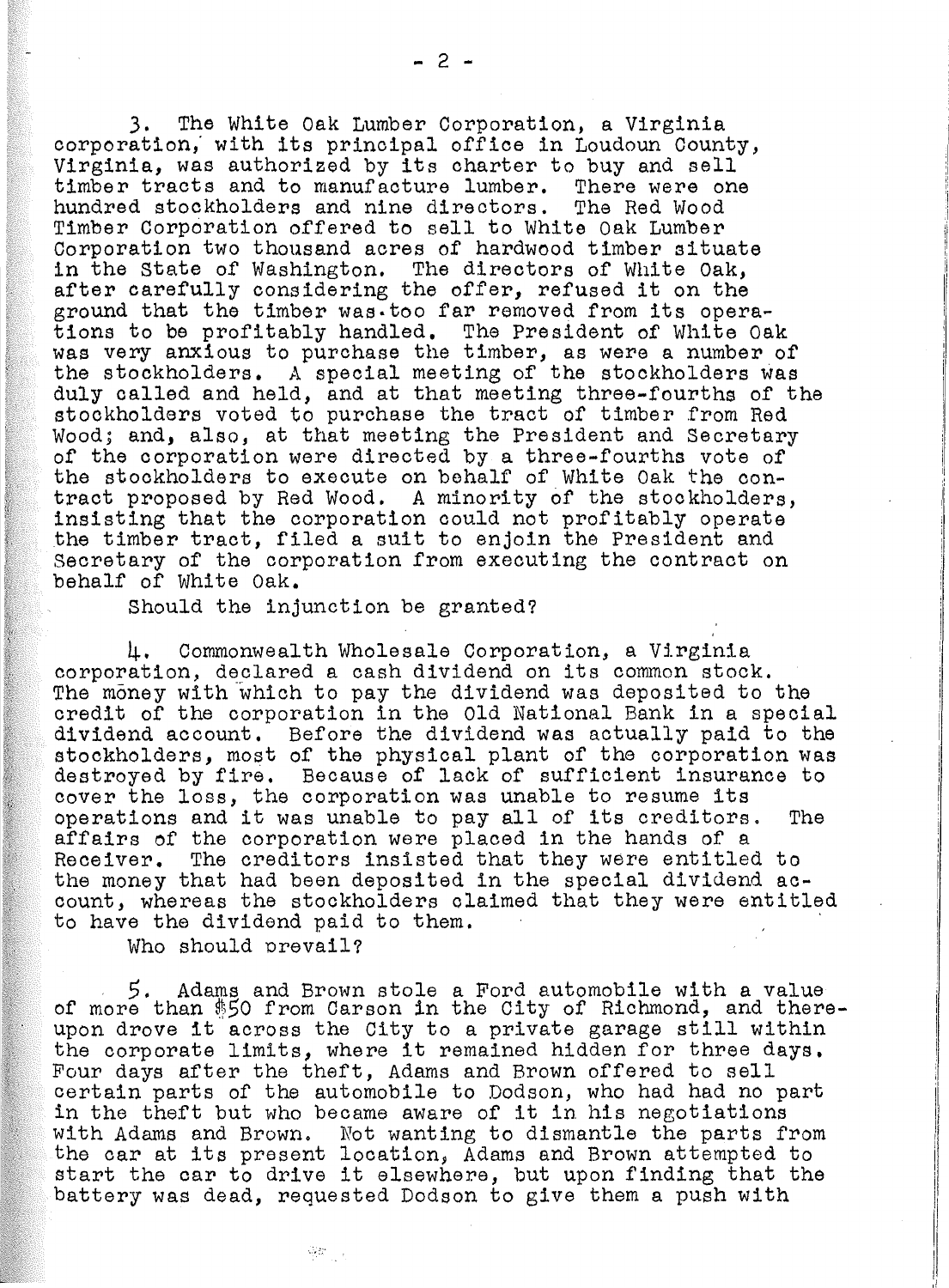Dodson's automobile. Dodson did so, enabling Adams and Brown to start the stolen car, which they then drove elsewhere in the City of Richmond and dismantled certain parts having a value of \$15 and sold them to Dodson.

Of what crime or crimes, if any, is Dodson guilty?

6. Harper and Campbell were neighbors, but were not friends, and each had often expressed his dislike for the other, Harper's wife went to the.Campbell house, obviously frightened, and warned Campbell and his wife that.her husband was angry and was threatening·to pick a fight with Campbell. Shortly thereafter, Campbell banged on Harper's door demanding admittance and shouting insults at Harper. After Harper let him in, Campbell stated that he was going to "knock his block off." Harper thereupon hit Campbell with a poker. knocking Harper thereupon hit Campbell with a poker, knocking him to the floor. Campbell was dazed but soon recovered, got up, apologized to Harper, and said he really had nothing against him. Campbell turned to leave and walked out of the front door, across the porch and into the yard. Harper accompained him that far and then hit Campbell again with the poker and continued to hit him until Campbell reached the street, where he finally fell. Campbell then pulled a pistol from his pocket and shot and killed Harper as Harper was standing over him with the poker drawn back as if to again strike<br>him. Campbell was indicted for murder and employs you to Campbell was indicted for murder and employs you to represent him. ,

Has Campbell any defense which can be successfully asserted'?

7. Wholesome Food Corporation purchased a fire insurance policy on its plant facilities and stock of merchandise. The policy, in part, provided:

> "The loss for which this company may be liable shall be paid sixty days after the proof of loss is received by this company. The loss shall be ascertained by appraisers who shall state in writing the amount of the loss and file the writing with this company. The company and the insured shall each select an appraiser and the third appraiser shall be selected by the other two. Formal proof of loss must be made by the insured on proof of loss forms furnished by the company before any claim will be paid. No suit or action may be maintained to recover for loss unless all of the requirements of this policy shall have been complied with."

Shortly after acquiring the policy, certain of the plant equipment and merchandise was damaged by fire. An adjuster for the insurance company called upon Wholesome Food Corporation and obtained from it a written statement of the equipment and merchandise destroyed and damaged by the fire. At the time of receiving that statement, Wholesome Food Corporation advised the adjuster that it would settle its claim for *\$3,800,* which offer was declined by the adjuster. Appraisers were there-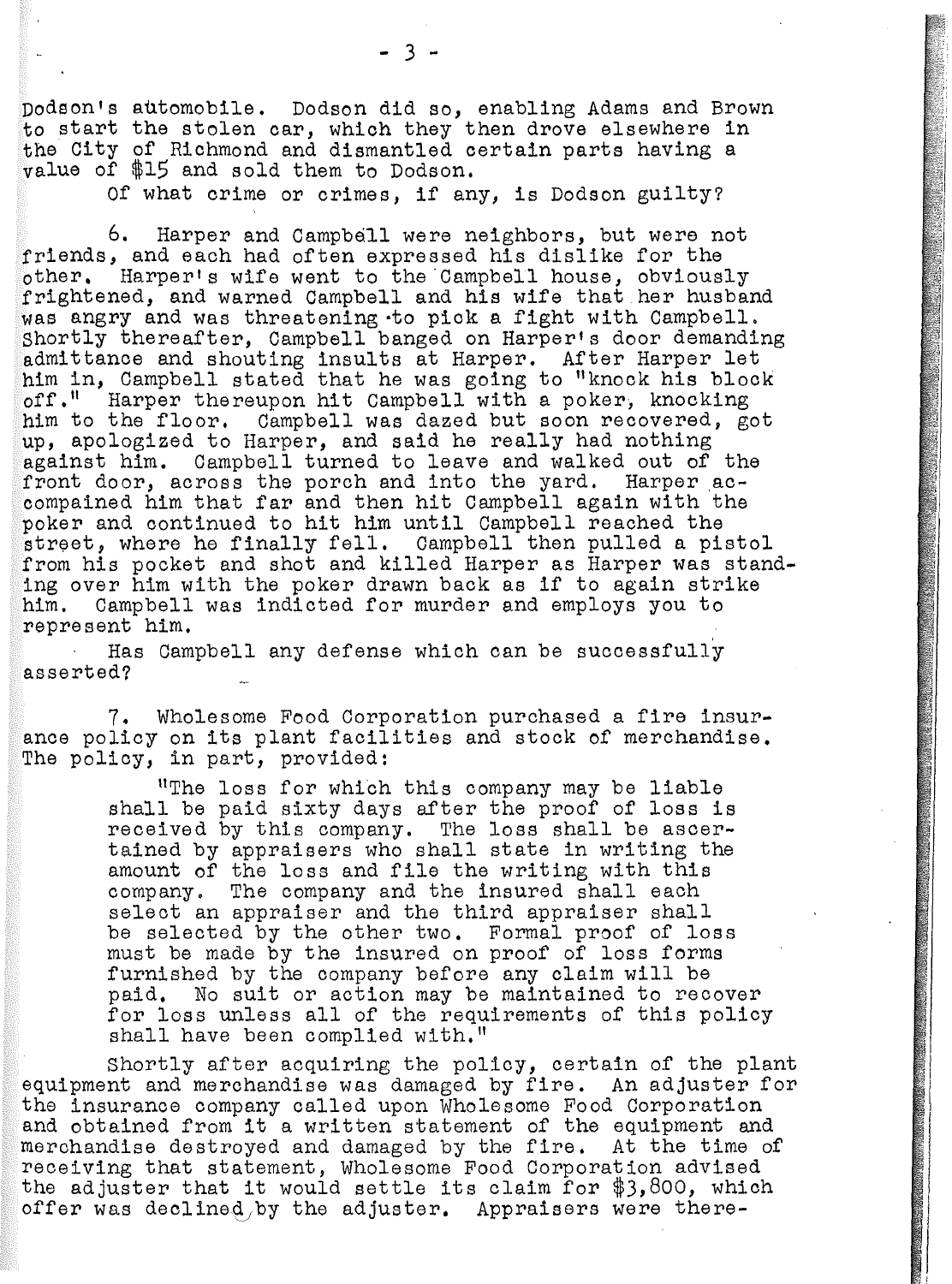after selected in the manner provided by the policy, The appraiser selected by the insurance company declined to complete the appraisal because of his disagreement with the other two appraisers. No formal proof of loss was filed with the insurance company, As the insurance company refused to pay the loss claimed to have been sustained, Wholesome Food Corporation sued the insurance company to recover \$3,800, the amount of damage alleged to have been sustained by it, The company defended on the ground that formal proof of loss and a written appraisal of the loss had not been filed with it as required by the policy.

May Wholesome Food Corporation recover?

8. Thompson presented to stokes an unsigned negotiable promissory note, bearing date of June 10, 1956, and drawn to the order of Bearer. The note, in the amount of \$1,000, was payable sixty days after date at the Third National Bank of Richmond, and bore the endorsements, in blank, of Clark and Whiting. Thompson requested Stokes to sign the note as maker. stokes refused to sign as maker, but offered to endorse the note provided Clark or Whiting would sign the note as maker. Thompson agreed to this, and Stokes then endorsed the note in blank. Thompson, without the authority of Stokes. forged Thompson, without the authority of Stokes, forged Stokes' name to the note as maker and, before maturity, sold it for value to Brown, who acted in good faith, believing that the signature of stokes, as maker, was genuine.

May Brown recover from Stokes?

- 9. Smith executed and delivered his negotiable promissory note to Brown, in the amount of \$2,000, payable sixty days after date at the Virginia National Bank. The note waived presentment and notice of dishonor. Before maturity, Brown negotiated the note for value to the Virginia National Bank, which held the note on its maturity date. On the maturity date, Smith had on deposit with the Virginia National Bank, in a checking account, the sum of \$2,500. Two days after the maturity of the note, Smith withdrew all funds from his checking account. Shortly thereafter, the Bank called upon Brown for payment. Brown refused to pay, and the Bank sued him upon the note.

May the Bank recover?

 $\frac{1}{2} \mathfrak{A}_{\mathbb{Z}_2 \times \mathbb{Z}_2}$ 

10. William Smith secured a judgment for \$10,000 against John Canasta which was properly docketed in the appropriate Clerk's Office. Subsequent to that time, John Canasta conveyed all of his real estate consisting of an office building to his sister, Mary Kane, for a cash consideration of \$25,000. Mrs. Kane conveyed the same property to William Jones for \$26,000<br>cash. which she still retains in her possession. The building cash, which she still retains in her possession. on the lot burned down and Jones collected fire insurance effected by himself in the amount of \$22,000. Smith, the judgment creditor, instituted suit against Canasta, Mrs. Kane